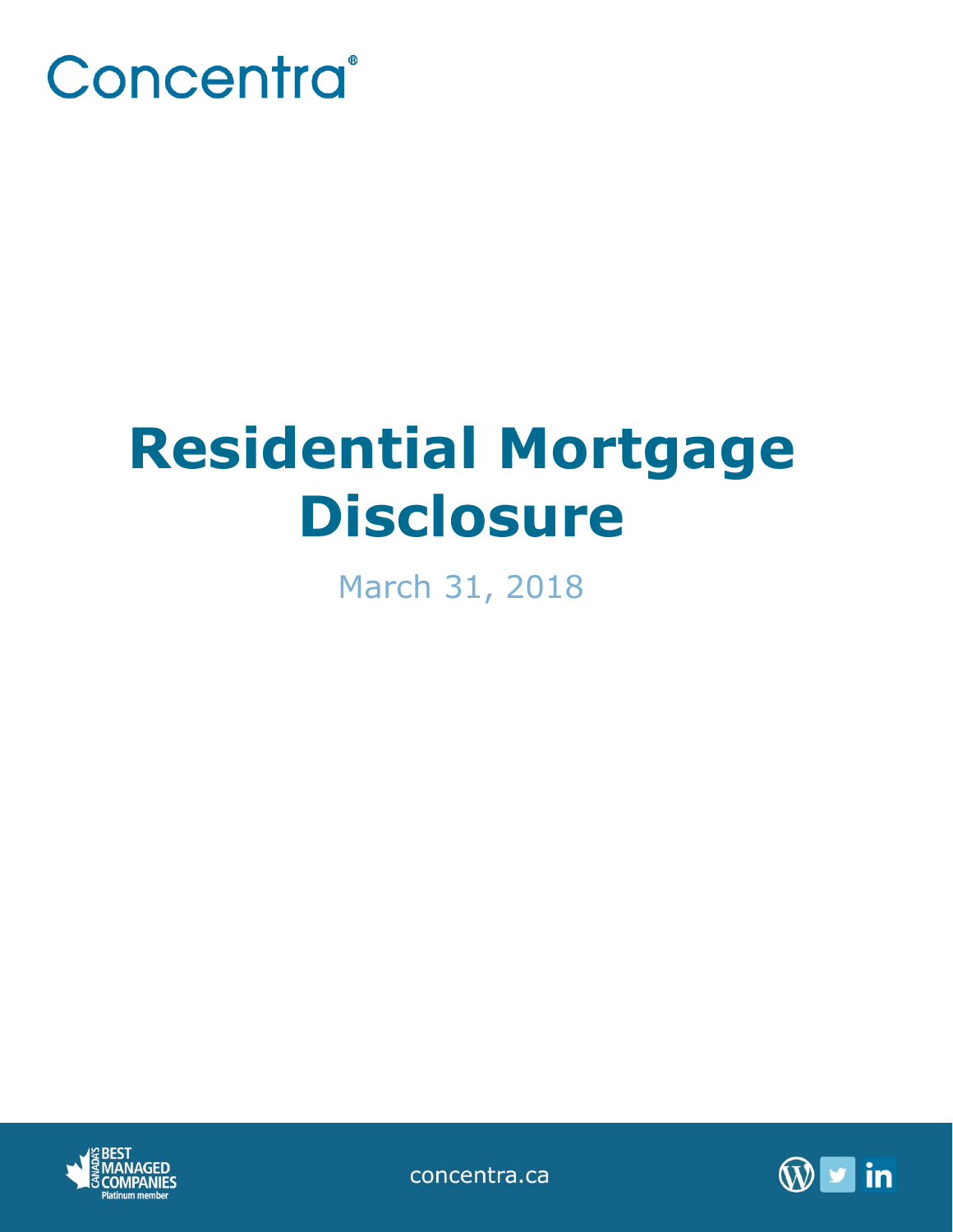# **March 31, 2018 Residential Mortgage Disclosure**

In accordance with the *Office of the Superintendent of Financial Institutions Canada (OSFI) Guideline B20 – Residential Mortgage Underwriting Practices and Procedures* issued June 2012, additional disclosure is provided regarding the company's residential mortgage exposure.

The company is limited to providing residential real estate loans of no more than 80% of the collateral value. Lending at a higher loan-to-value (LTV) is permitted but requires default insurance. This insurance is contractual coverage of the eligible facilities that protects the company's real estate secured lending portfolio against potential losses caused by borrower default. It is provided by either government backed entities or other approved private mortgage insurers.

On an annual basis the company performs a stress test to determine the impact of a significant decline in house prices on the residential mortgage portfolio. Due to the high percentage of insured residential mortgages held on the balance sheet and the increase in house prices since initial underwriting, there is very little impact to the company's capital position from this stress event.

## **Residential mortgages and home equity lines of credit (insured vs. uninsured)**

The following table presents amounts of insured and uninsured residential mortgages and home equity lines of credit (HELOCs), by geographic regions.

|                            |                              |       |                  |       |               | <b>March 31,2018</b>   |       |                          |               |       |                  |       |
|----------------------------|------------------------------|-------|------------------|-------|---------------|------------------------|-------|--------------------------|---------------|-------|------------------|-------|
|                            | <b>Residential Mortgages</b> |       |                  |       | <b>HELOCs</b> |                        |       |                          | <b>Total</b>  |       |                  |       |
|                            | Insured $(1)$                |       | <b>Uninsured</b> |       |               | Insured <sup>(1)</sup> |       | <b>Uninsured</b>         | Insured $(1)$ |       | <b>Uninsured</b> |       |
|                            | \$                           | %     | \$               | %     | \$            | %                      | \$    | %                        | \$            | %     | \$               | %     |
| Province $^{(2)}$          |                              |       |                  |       |               |                        |       |                          |               |       |                  |       |
| Atlantic                   | 313,320                      | 6.36  | 13,875           | 1.17  |               |                        |       | $\overline{\phantom{a}}$ | 313,320       | 6.36  | 13,875           | 1.17  |
| Quebec                     | 4,760                        | 0.10  | 368              | 0.03  |               |                        |       | -                        | 4,760         | 0.10  | 368              | 0.03  |
| Ontario                    | 2,080,859                    | 42.22 | 842,195          | 71.09 |               |                        |       | $\sim$                   | 2,080,859     | 42.22 | 842,195          | 70.98 |
| Prairies &<br>Territories  | 1,838,130                    | 37.30 | 200,508          | 16.92 |               | $\sim$                 | 1,193 | 70.76                    | 1,838,130     | 37.30 | 201,701          | 17.00 |
| <b>British</b><br>Columbia | 691,012                      | 14.02 | 127,841          | 10.79 | 847           | 100.00                 | 493   | 29.24                    | 691,859       | 14.02 | 128,334          | 10.82 |
| Total                      | 4,928,081                    | 100   | 1,184,787        | 100   | 847           | 100                    | 1,686 | 100                      | 4,928,928     | 100   | 1,186,473        | 100   |

(Thousands of Canadian dollars, except percentage amounts)

*(1) Default insurance is contractual coverage of eligible facilities whereby the company's exposure to real estate secured lending is protected against potential shortfalls caused by borrower default. This insurance is provided by either government backed or other private mortgage default insurers. (2) The province represents the location of the property in Canada. There are no foreign operations.*



**\_\_\_\_\_\_\_\_\_\_\_\_\_\_\_\_\_\_\_\_\_\_\_\_\_\_\_\_\_\_\_\_\_\_\_\_\_\_\_\_\_\_\_\_**